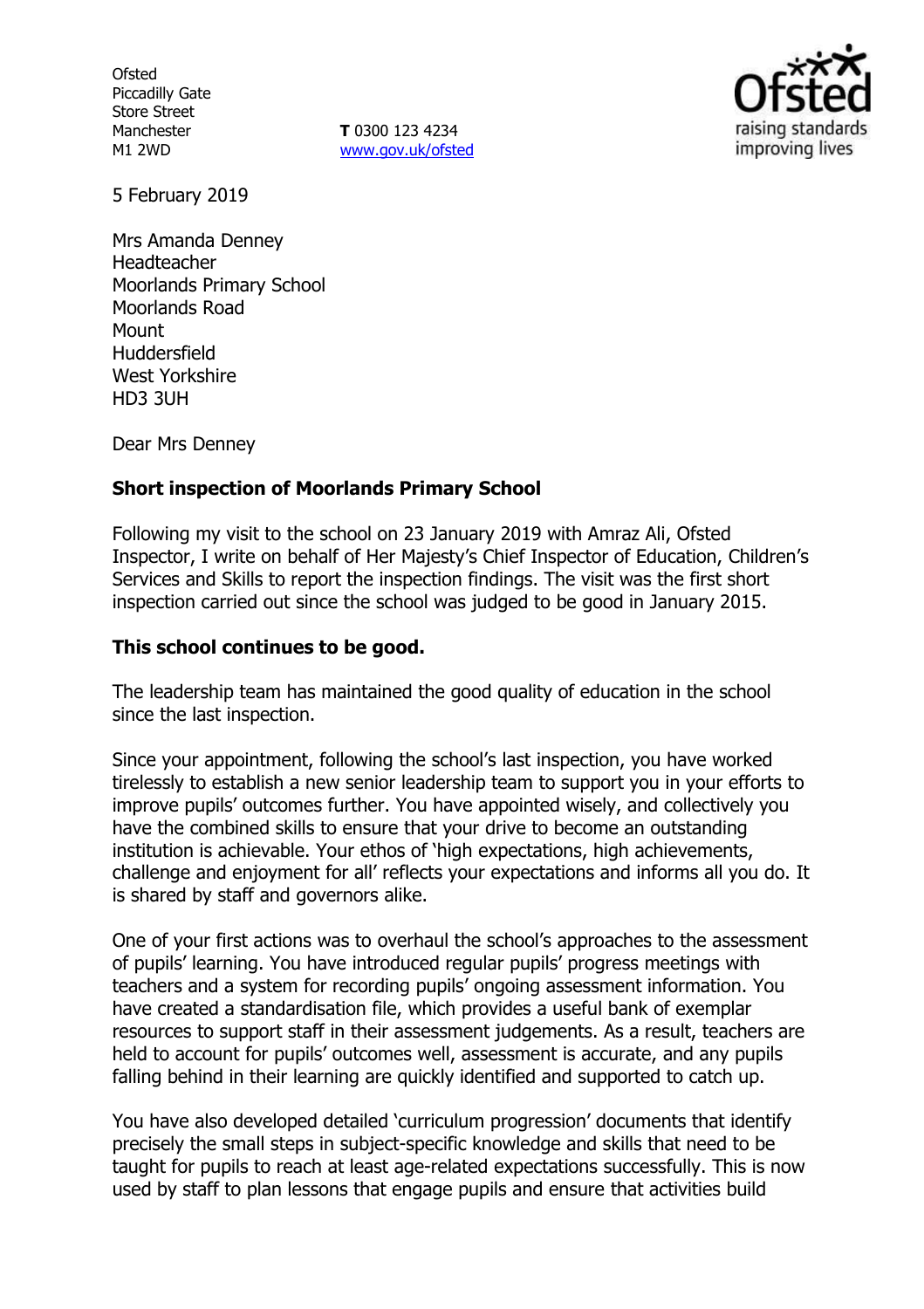

pupils' knowledge sequentially.

Self-evaluation is accurate because you undertake regular checks of the quality of teaching and learning in the school and complete detailed analysis of pupils' assessment outcomes. This means you know precisely what needs to improve further. Your development plan identifies these improvement points in detail. However, your measures of success are not focused sharply enough upon the improvements to pupils' outcomes you desire. This makes it difficult for leaders to evaluate the impact of actions taken accurately. You are outward facing and seek to find new approaches and use research findings to improve practice further to ensure pupils excel. You know that pupils' academic success is intrinsically linked to their emotional well-being and, as a result, you have invested heavily in ensuring that pupils and their families are well supported. Such is your commitment to staff and pupils' mental health that you have secured a well-being award for your work in supporting everyone in school. You have sought out a wide range of professional services to supplement your support to pupils. This ensures that pupils are well placed for learning and relationships are strong. As a result, pupils' combined attainment at the expected standard for reading, writing and mathematics at the end of key stage 2 are above the national average. Pupils are prepared successfully for the next stage of their education.

Pupils behave well. They are polite and well-mannered and are keen to discuss their work with adults. Pupils' movement around the school is orderly because of the established routines that manage the high number of pupils with precision. Playtime is lively, and equally well managed. There are lots of activities on offer for pupils to join and they are supported by an array of lunchtime supervisors. The playground library is a marvellous addition to the resources on offer to pupils. It is an inviting building and is stocked well with a host of children's literature to entice the most reluctant readers into the world of stories and adventures. It is testimony to the quality of contributions from the school's pupil-councillors, whose hard work raised funds to commission it. The building sits proudly in the playground and is run each day by highly capable librarians who share their love of reading with their peers.

Governors are equally committed to the school and are highly skilled. They share your high expectations for pupils to be successful and undertake their duties with diligence. They play a full part in school life and their role in monitoring the work of the school is well established. This provides them with a very good understanding of the strengths that exist in the school and the areas for further improvement. Governors invest in supporting the next generation of new leaders to ensure that there is 'strength in depth' to maintain high standards in all aspects of school life. Records of their meetings show the detailed questioning afforded to you and other leaders to secure further improvement.

### **Safeguarding is effective.**

You complete detailed checks on anyone wishing to work with children to ensure that they are fit to do so. The record of these checks is maintained and reviewed regularly by you and by the safeguarding governor. All staff access regular training,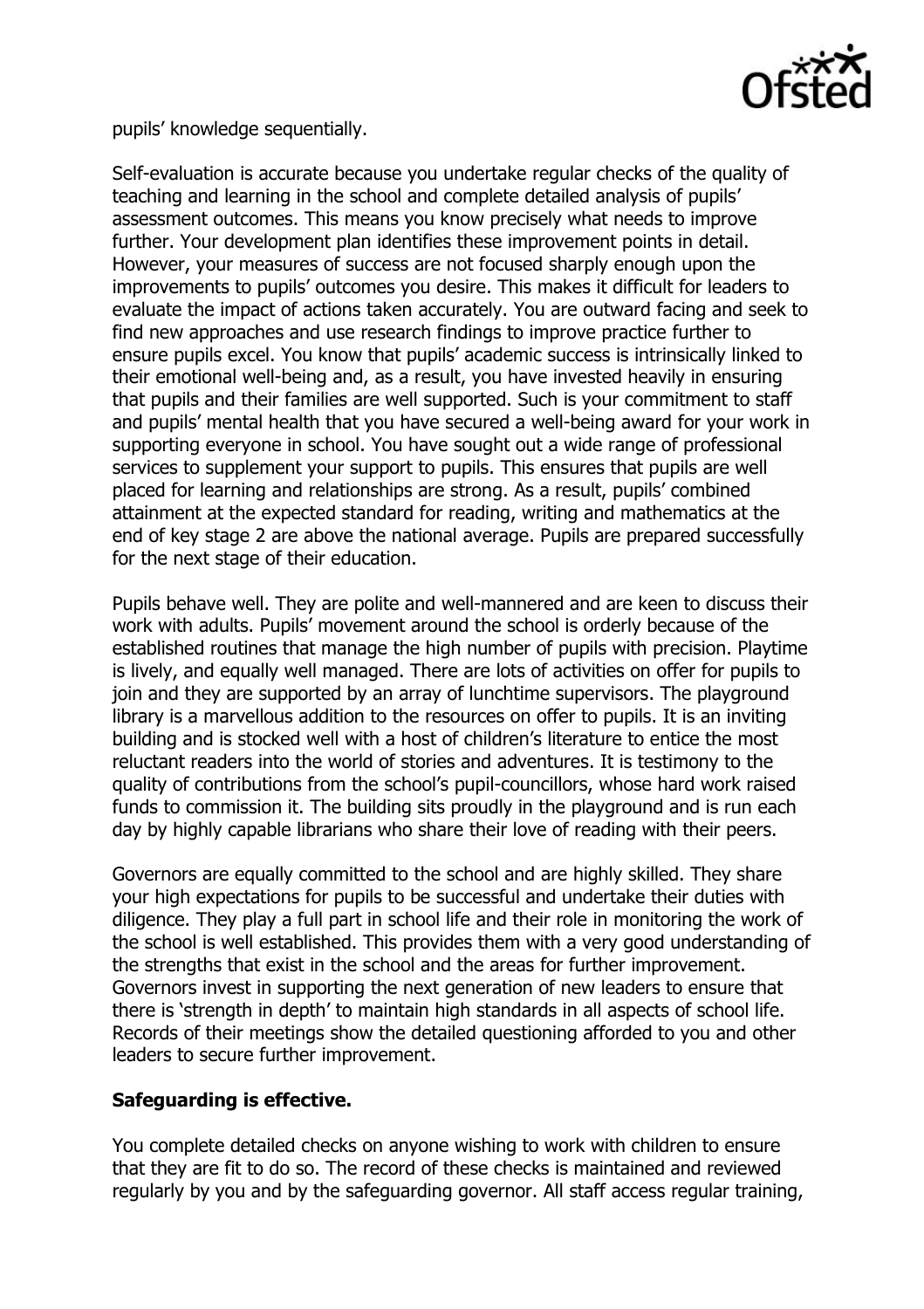

and all are fully aware of the important role they play in keeping children safe. Although you lead a large school, relationships between staff and pupils are strong, and your systems are sufficiently effective to ensure that the slightest changes in pupils' demeanour are reported immediately. A review of your records shows that referrals to other agencies are timely and that you maintain a precise chronology of the actions you take to protect each child at risk of harm.

Pupils' absence is managed effectively and close working relationships with the local authority attendance officer ensures that all pupils not in attendance are accounted for quickly to ensure that they are safe. Your high expectation for full attendance and punctuality is shared with parents. Because of this, pupils' absence is reducing and attendance rates are above the national average.

## **Inspection findings**

- At the end of key stage 2, pupils' overall attainment at the expected standard is above the national average. However, in 2018, pupils' progress in writing was well below average and their attainment at the higher standard was also below the national average for all pupils and for boys. We found that you have completed detailed analysis of 2018 Year 6 pupils' outcomes and identified shortcomings in pupils' handwriting and spelling skills. You are taking strong action to tackle these relative weaknesses this year. You are also increasing the focus on extending pupils' vocabulary by introducing a 'word of the day' that pupils are expected to use in their writing. Teachers are also mindful of choosing activities that appeal to all pupils, particularly boys. These actions are evident in pupils' books and are contributing to the improving progress seen in current pupils' outcomes, including those of boys.
- A review of pupils' writing, in all year groups, indicated that pupils are expected to write in a range of styles, and are doing so with increasing confidence and success. Their work in English is well presented and demonstrates pupils' abilities to sustain their style over longer pieces of work. However, the use of standard English in pupils' writing for other subjects, and their application of such skills, is not of an equally high standard. For example: pupils' writing of explanations in English are detailed and sequential and of a high standard, but the same text in science or geography is not of a similar standard. We agreed that this is an area for further improvement and will provide pupils with increasing opportunities to consolidate their writing skills.
- $\blacksquare$  A focus for the inspection was to review the quality of teaching and learning in the early years. We also wanted to gauge how effectively leaders have tackled the area for improvement given at the last inspection to increase parental involvement in their child's learning journals. Historically, children's attainment has been below the national average and had declined over time. In 2018 that changed, and outcomes improved markedly. A review of current children's attainment shows that this improvement is continuing. A new approach to assessing children's achievement is also in place, which monitors children's progress across the year. Additional support and intervention are then put in place to ensure that children catch up quickly in their learning. The new assessment system also enables parents to access their child's learning from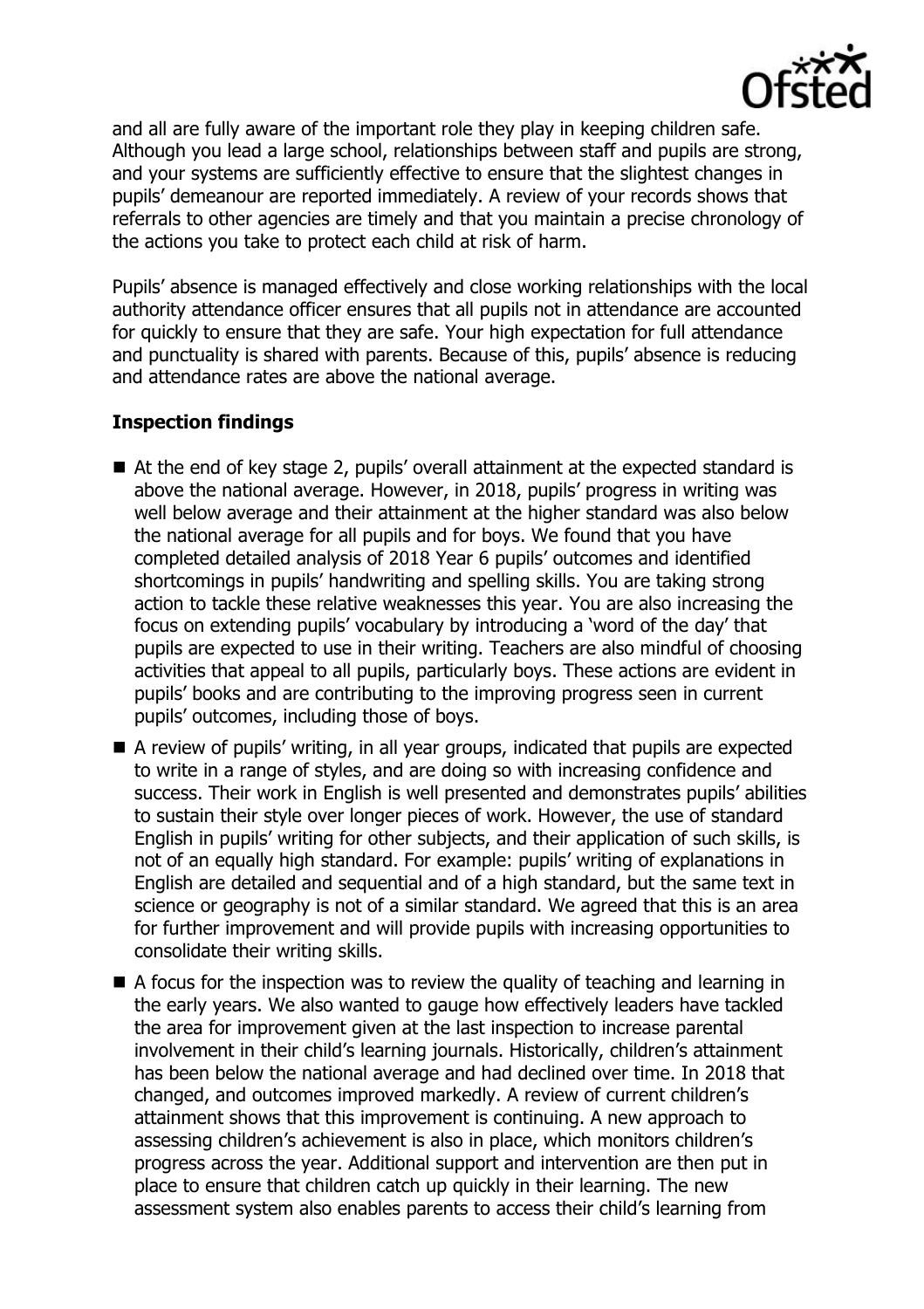

home, which has increased their involvement. A raft of parent events, such as 'stay and play' and 'curriculum workshops', are supporting parents to contribute more fully than was previously the case.

- The early years leader has a good understanding of how young children learn and ensures that planning is consistent and is responsive to children's needs. Consequently, children are confident and happy in their setting and are making good progress from their starting points. However, when children are accessing free-choice activities, adults' interventions are not timely enough to ensure that children's thinking is deepened, particularly when children are accessing outdoor learning.
- A further focus of the inspection was to check the actions leaders are taking to ensure that additional funding received to support disadvantaged pupils and pupils with special educational needs and/or disabilities (SEND) are leading to their good progress. We found that leaders are highly enthusiastic and knowledgeable. They review pupils' achievement regularly and have recently completed a detailed audit of provision to ensure its value. They ensure that money is spent effectively and accounted for meticulously. It is used to provide bespoke support when needed and to ensure that pupils can access appropriate resources. Because there are relatively small proportions of both disadvantaged pupils and pupils with SEND, this can skew their overall outcomes markedly. However, their progress from their varying starting points is plotted carefully to ensure that disadvantaged pupils and pupils with SEND are making good progress against the appropriate targets set for them.

# **Next steps for the school**

Leaders and those responsible for governance should ensure that:

- improvement planning is focused sharply on the gains in pupils' outcomes desired so that they can be evaluated more accurately than is currently the case
- $\blacksquare$  pupils' use of standard written English in a range of subjects is comparable in quality to that seen in pupils' English books
- adults' intervention in children's free-choice play in the early years is timely and extends children's thinking and learning accordingly.

I am copying this letter to the chair of the governing body, the regional schools commissioner and the director of children's services for Kirklees. This letter will be published on the Ofsted website.

Yours sincerely

Diane Buckle **Her Majesty's Inspector**

### **Information about the inspection**